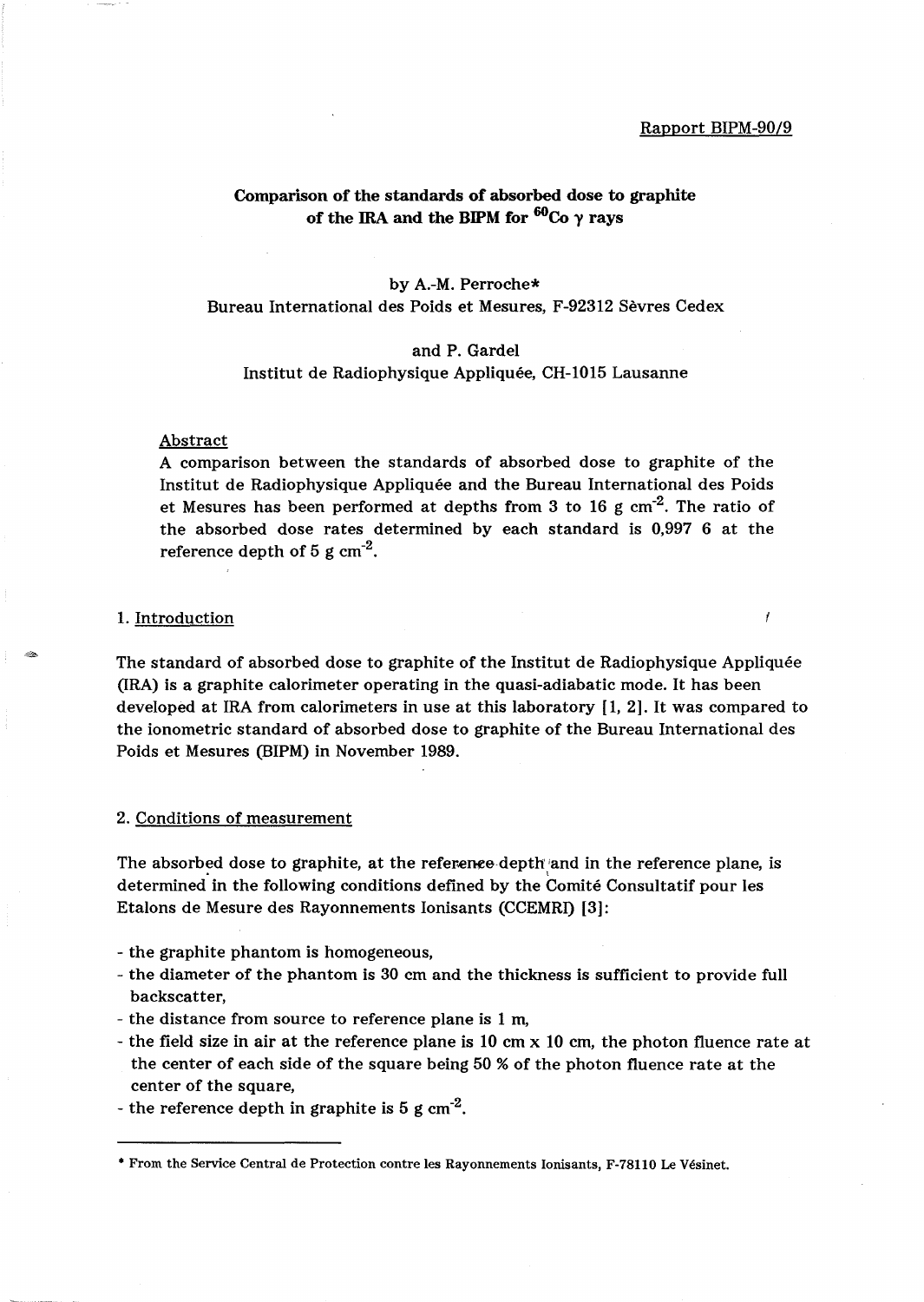The centers of the detectors (calorimeter core and ionization chamber) were placed in the reference plane.

The comparison was made mainly at the reference depth, and at other depths ranging from 3,03 to 16,03 g  $cm^{-2}$ .

#### 3. Determination of absorbed dose rate to graphite

a) *BIPM determination of absorbed dose rate to graphite at the reference depth*   $(5 \text{ g cm}^{-2})$ 

The BIPM reference absorbed dose rate,  $\mathrm{(\mathring{D}_5)_{RIPM'}}$  at the reference depth (5 g cm $^{-2}$ ), is given by

$$
\left(\dot{\mathbf{D}}_{5}\right)_{\text{BIPM}} = \frac{\mathbf{I}}{\mathbf{m}} \frac{\mathbf{W}}{\mathbf{e}} \tilde{\mathbf{s}}_{\text{c,a}} \mathbf{k}_{\text{p}} \mathbf{k}_{\text{rn}} \mathbf{k}_{\text{dist}} \tag{1}
$$

#### where

- I is the ionization current measured in the mass m of the gas of the chamber cavity. The middle plane of the cavity is located in the reference plane, at 5,018 6 g  $cm^{-2}$ in the graphite. I is corrected for humidity  $(k<sub>h</sub>)$  and for ion recombination  $(k<sub>s</sub>)$ . The I values refer to an evacuated path length between source and phantom, and are given at the reference date of 1989-01-01 (the half life is  $(1926 \pm 2)$  days).
- W is the average energy spent by an electron of charge e to produce an ion pair in dry air [4];

 $\mathbf{\bar{s}}_{\rm c,a}$  is the weighted mean ratio of the stopping powers for carbon and air [4];

 $k_p$  is the perturbation correction factor of the BIPM cavity chamber [5];

 $k_{\rm rn}$  is the correction factor for the radial non-uniformity of the  $^{60}$ Co beam over the section of the BIPM standard [6];

-., *""I'* ,-,,\_,

is the ratio of the absorbed dose rates in graphite at 5,00 g  $cm^{-2}$  and  $k_{dist}$ 5,018 6 g cm $^{\text{-2}}$ , determined previously from the BIPM experimental curve of absorbed dose, versus depth.

The measurement of  $(D_5)_{\text{BIPM}}$  took place over a period of one month before and after the IRA calorimetric measurements at BIPM.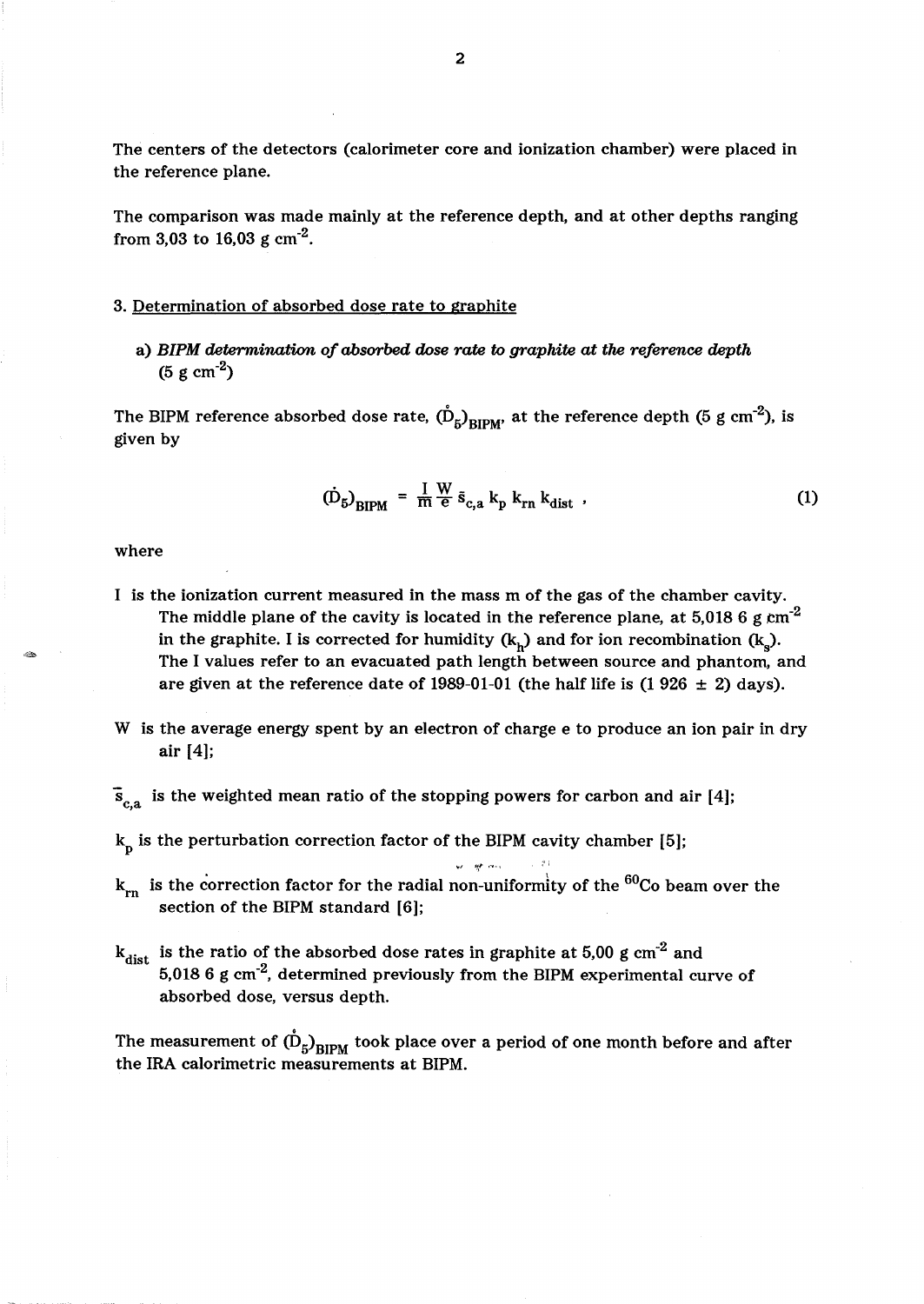*Numerical values* 

$$
\frac{I}{m} = 369,36 \, \mu A \, \text{kg}^{-1} \,, \quad \text{on } 1989-01-01, \, 0 \, \text{h } \text{UT} \,,
$$
\n
$$
\left(\dot{D}_5\right)_{\text{BIPM}} = 12,500 \, \text{mGy s}^{-1} \,, \quad \text{on } 1989-01-01, \, 0 \, \text{h } \text{UT} \,.
$$

The physical constants and the correction factors entering in the ionometric determination of the absorbed dose rate to graphite at  $5,00$  g cm<sup>-2</sup>, together with their uncertainties, are given in Table 1.

### b) *BIPM determination of absorbed dose rate* to *graphite at other depths*

The absorbed dose rate to graphite, at a depth d, determined ionometrically at BIPM is given by the relation

$$
(\dot{\mathbf{D}}_{\mathbf{d}})_{\text{BIPM}} = (\dot{\mathbf{D}}_{5})_{\text{BIPM}} \left( \frac{\dot{\mathbf{D}}_{\mathbf{d}}}{\dot{\mathbf{D}}_{\mathbf{F}}} \right)_{\text{BIPM}} , \qquad (2)
$$

where

# $\dot{(\mathbf{D}_5)}_{\text{RIPM}}$  is defined in Eq. (1),

 $(\dot{D}_d/\dot{D}_5)_{\text{RIPM}}$  is the ratio of the absorbed dose rate in graphite at depth d and at  $5.00 \text{ g cm}^2$ , determined from the BIPM experimental curve of the absorbed dose, versus depth.

The numerical values of  $({\dot{\rm D}}_{\rm d}/{\dot{\rm D}}_{\rm 5})_{\rm BIPM}$  and  $({\dot{\rm D}}_{\rm d})_{\rm BIPM}$  for the depths of the comparison are given in Table 5, and their uncertainties in Table 6.

### c) *IRA calorimetric determination of absorbed dose rate* to *graphite*

The main characteristics of the IRA calorimeter are given in Table 2 and details about the calorimetric measurements in [7].

The absorbed dose rate  $(\mathring{D}_d)_{\text{IRA}}$ , at depth d, is given by the relation

$$
\left(\dot{\mathbf{D}}_{\mathbf{d}}\right)_{\text{IRA}} = \dot{\mathbf{D}}_{\text{cal}} \mathbf{k}_{\text{dec}} \mathbf{k}_{\mathbf{a}} \tag{3}
$$

### where

 $\dot{\mathbf{D}}_{\text{cal}}$  is the absorbed dose rate, at depth d, measured at BIPM with the IRA calorimeter, and not corrected for decay and air attenuation between source and phantom.<br>The  $\dot{D}_{cal}$  values are referred to the day of measurement at 12 h UT. The correction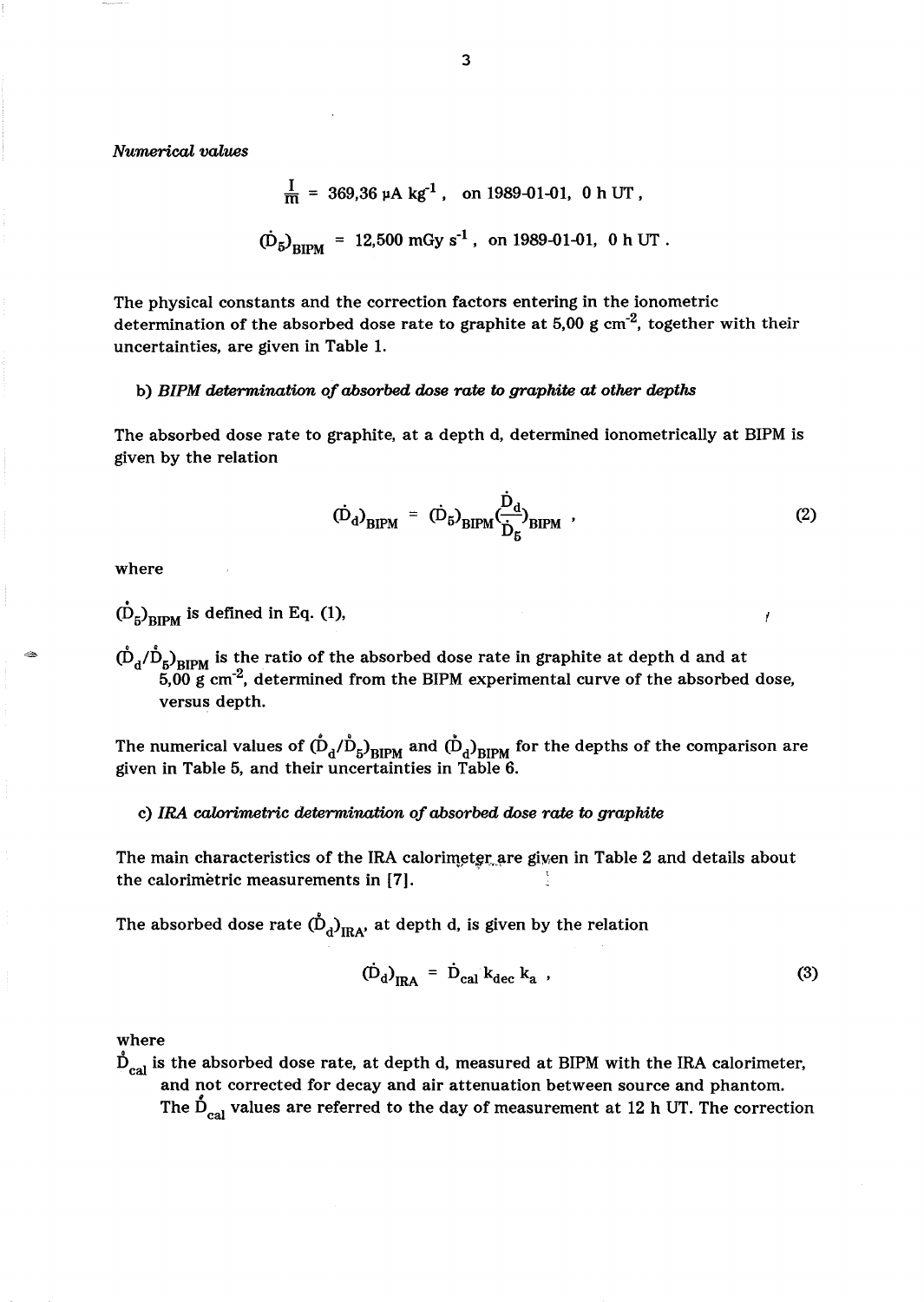factors entering in the determination of  $\dot{\mathbf{D}}_{\text{cal}}$  and their uncertainties are given in Table 3.  $\dot{D}_{cal}$  is corrected for the lack of backscatter radiation ( $k_{bs}$ ) because the length of the IRA phantom behind the reference plane is not sufficient to provide full backscatter. The effect of the difference in phantom diameter (28 cm instead of 30 cm) is estimated as negligible.  $D_{cal}$  is corrected for the slight differences (0,1) to 0,4 mm) between the positions of the calorimeter measuring plane and the reference plane.

- $k_{dec}$  is the correction factor for the <sup>60</sup>Co decay to refer the  $\dot{D}_{cal}$  measurements to the reference date 1989-01-01, 0 h UT,
- $k_a$  is the correction factor for the air attenuation between the source and the front face of the phantom.

The values of  $(D_d)_{\text{IRA}}$  are given in Table 4 for depths ranging from 3,03 to 16,03 g cm<sup>-2</sup>. The calorimetric measurements have been performed at BIPM with the IRA graphite discs in front of the calorimeter. The density and the thickness of the IRA discs have been measured by the manufacturer (Le Carbone-Lorraine, France) and checked at the IRA. Their density ( $\approx 1.82$  g cm<sup>-3</sup>) is different from that of the BIPM discs (1.74 and 1,77 g cm<sup>-3</sup>). Thus the difference between absorbed doses at the same depth in the BIPM and IRA phantoms, due to change in graphite density, is not negligible [9].

Measurements were performed at BIPM to estimate the value of this effect. For this purpose the BIPM graphite discs, placed in front of the ionometric standard in the phantom, were substituted by IRA discs. The value of the absorbed dose  $\dot{D}_{IRA}$  thus obtained differs from the value  $\dot{\mathbf{D}}_{\text{BIPM}}$ , determined at the same depth, with the BIPM discs. The ratio r =  $\dot{D}_{IRA}/\dot{D}_{BIPM}$  varies from 1,000 5 to 1,007 2 when the depth in graphite increases from 3 to 16 g cm<sup>-2</sup>. As seen in Fig. 1, these results are in agreement with those previously obtained with graphite discs of other laboratories [9].

In the present comparison the difference between the graphite densities of the two laboratories is taken into account in the results.

-., Pf," ,"~ .. , . ;1;

### 4. Results

The result of the comparison of absorbed dose to graphite at a depth d is given by

$$
R_d = \frac{(D_d)_{\text{IRA}}}{(\dot{D}_d)_{\text{BIPM}}} f_{\rho} \tag{4}
$$

where  $f_{\rho} = 1/r$ .

The  $R_d$  values are listed in Table 5 and their uncertainties in Table 6. We note that the uncertainties on  $k_a$  and  $k_{dec}$  do not contribute to the uncertainty on the ratio  $R_d$  since both terms appear explicitly in  $(D_d)_{\text{IRA}}$  or implicitly in  $(D_d)_{\text{RIPM}}$ , with very similar numerical values.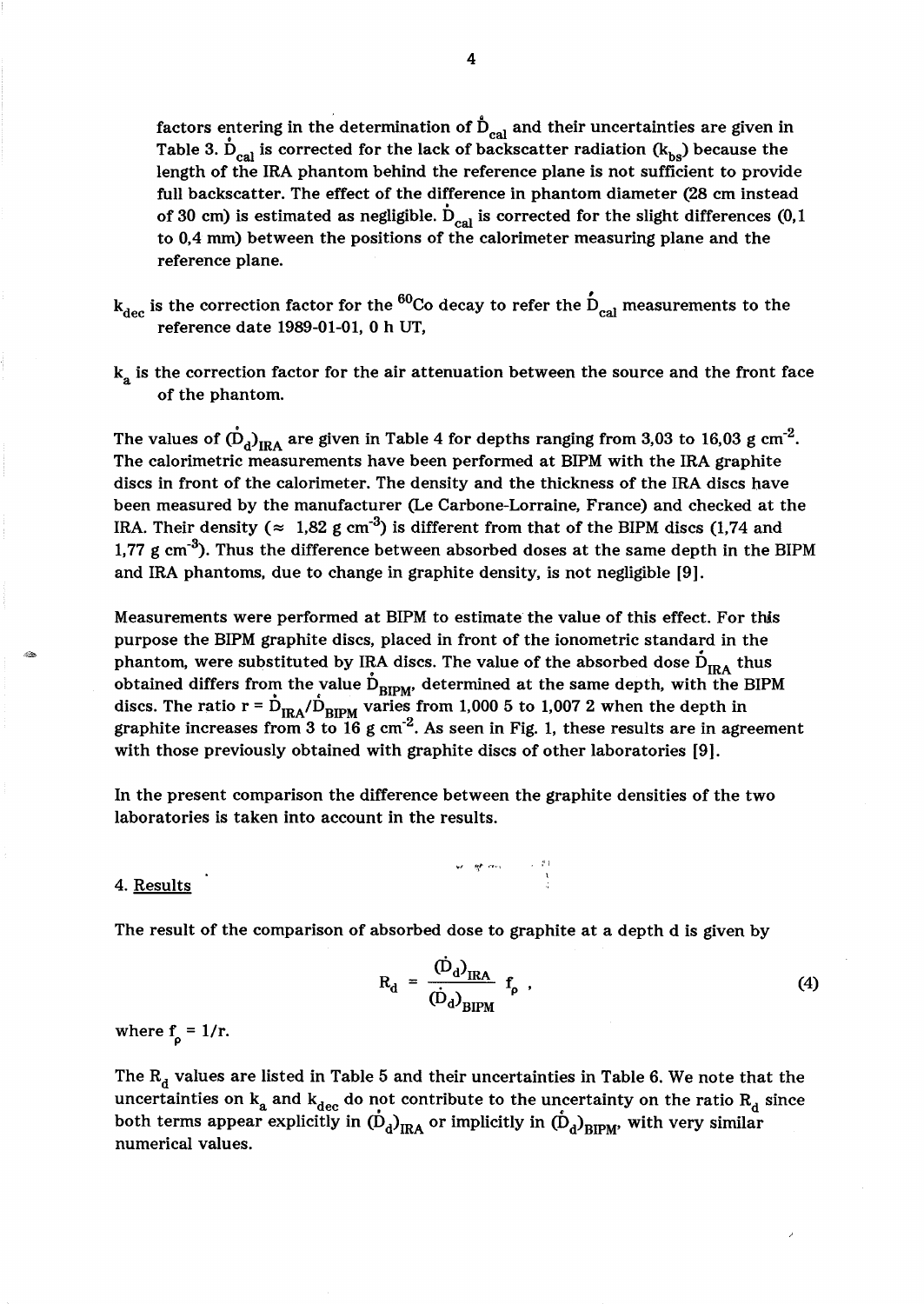Thus, the values of the absorbed dose determined by the two standards are, within their uncertainties, in good agreement.

The result of the comparison at the reference depth of 5 g  $cm<sup>-2</sup>$  is

$$
R_5 = 0.9976. \t\t(5)
$$

Figure 2 shows the results of the IRA-BIPM comparison and of the comparisons of absorbed dose to graphite performed at BIPM with other national laboratories [10]. At the reference depth of 5 g  $cm<sup>-2</sup>$ , the weighted mean of the absorbed dose to graphite measured by the BIPM ionometric standard and by the calorimeters of the national laboratories is 0,08 % lower than the BIPM ionometric value alone.

### 5. Conclusion

The agreement between the standards of absorbed dose to graphite of IRA and BIPM is good at all the depths used in the comparison, considering the uncertainties. The results agree well with those of other comparisons in this field and show the good quality of the IRA standard of absorbed dose to graphite.

*'VI "'t* ,-,.,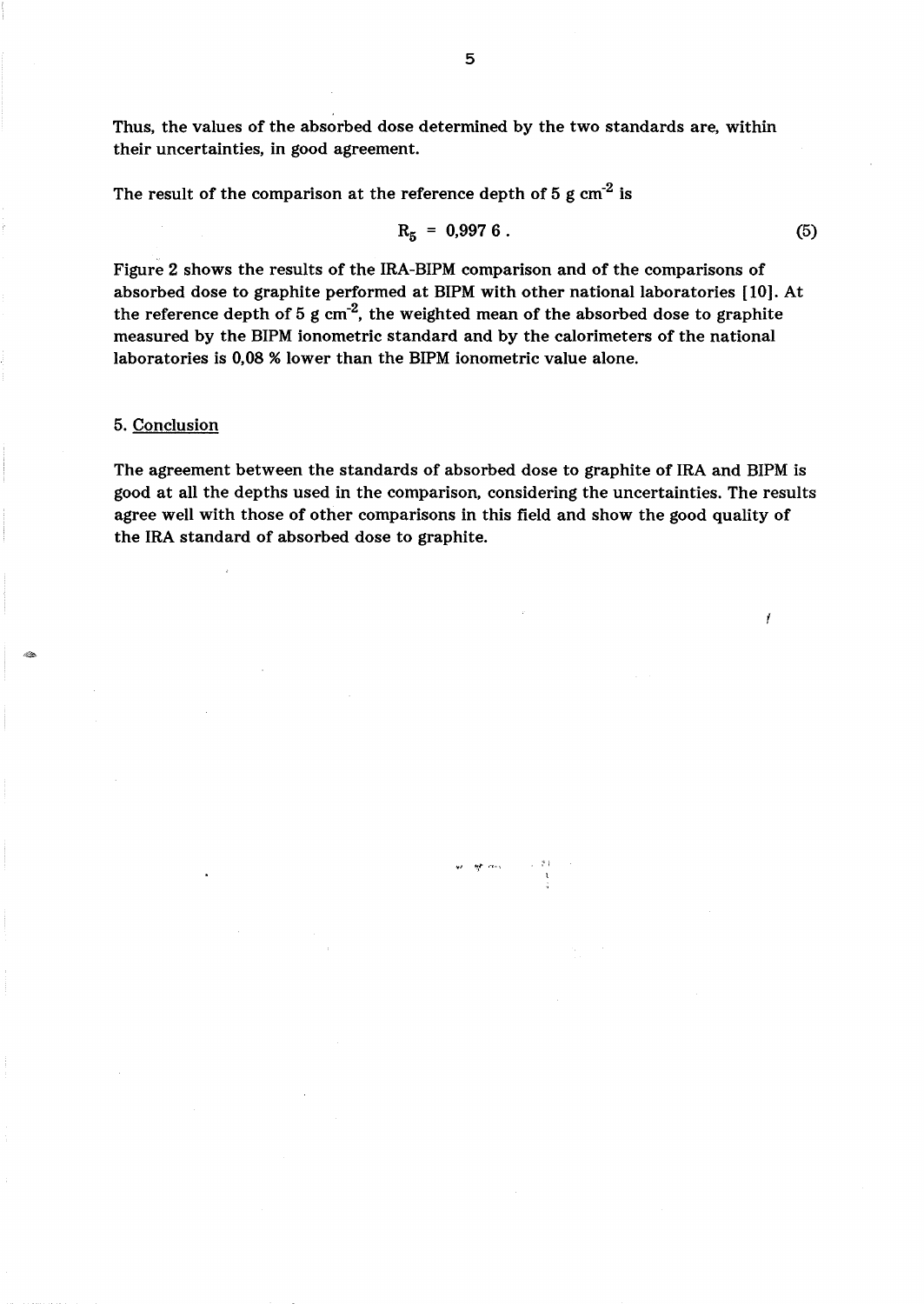## Table 1

## Physical constants and correction factors entering in the BlPM ionometric determination of the absorbed dose rate in graphite at  $5.00 \text{ g cm}^{-2}$ , and estimated relative uncertainties\* (1 $\sigma$ , in %)

|                                                         |                         |         | $s_i$ | $\mathbf{u}_{\mathbf{i}}$ |
|---------------------------------------------------------|-------------------------|---------|-------|---------------------------|
| Physical constants                                      |                         |         |       |                           |
| air density at STP                                      | $(kg \, \text{m}^{-3})$ | 1,293 0 |       | 0,01                      |
| $\overline{s}_{c,a}$                                    |                         | 1,003 0 |       | 0,2                       |
| W/e                                                     | $(U C^{-1})$            | 33,97   |       | 0, 15                     |
| <b>Corrections factors</b>                              |                         |         |       |                           |
| radial non-uniformity<br>$k_{rn}$                       |                         | 1,003 2 |       | 0,03                      |
| perturbation correction<br>$\mathbf{k}_\mathrm{p}$      |                         | 0,989 6 |       | 0,05                      |
| depth in graphite                                       |                         | 1,000 6 |       | 0,01                      |
| $k_{dist}$<br>$k_{z}$<br>$k_{s}$<br>air compressibility |                         | 1,000 2 |       |                           |
| recombination losses                                    |                         | 1,0016  | 0,004 | 0,01                      |
| humidity                                                |                         | 0,997   |       | 0,03                      |
| Measurement of I/vo                                     |                         |         |       |                           |
| volume<br>$\mathbf{v}$                                  | $\text{cm}^3$ )         | 6,7873  |       | 0,03                      |
| ionization current<br>L                                 |                         |         |       |                           |
| corrections concerning p                                |                         |         | 0,01  | 0,02                      |
| (temperature, pressure)                                 |                         |         |       |                           |
|                                                         |                         |         |       |                           |
| Uncertainty on $\dot{(\mathbf{D}_5)}_{\text{BIPM}}$     |                         |         |       |                           |
|                                                         | quadratic sum           |         | 0,01  | 0,26                      |
|                                                         | combined uncertainty    |         | 0,26  |                           |
|                                                         |                         |         |       |                           |

\*  $s_i$  = uncertainty estimated by statistical methods, type A,  $u_j$  = uncertainty estimated by other means, type B.

~

\*\* These correction factors are applied to the measured ionization current.

6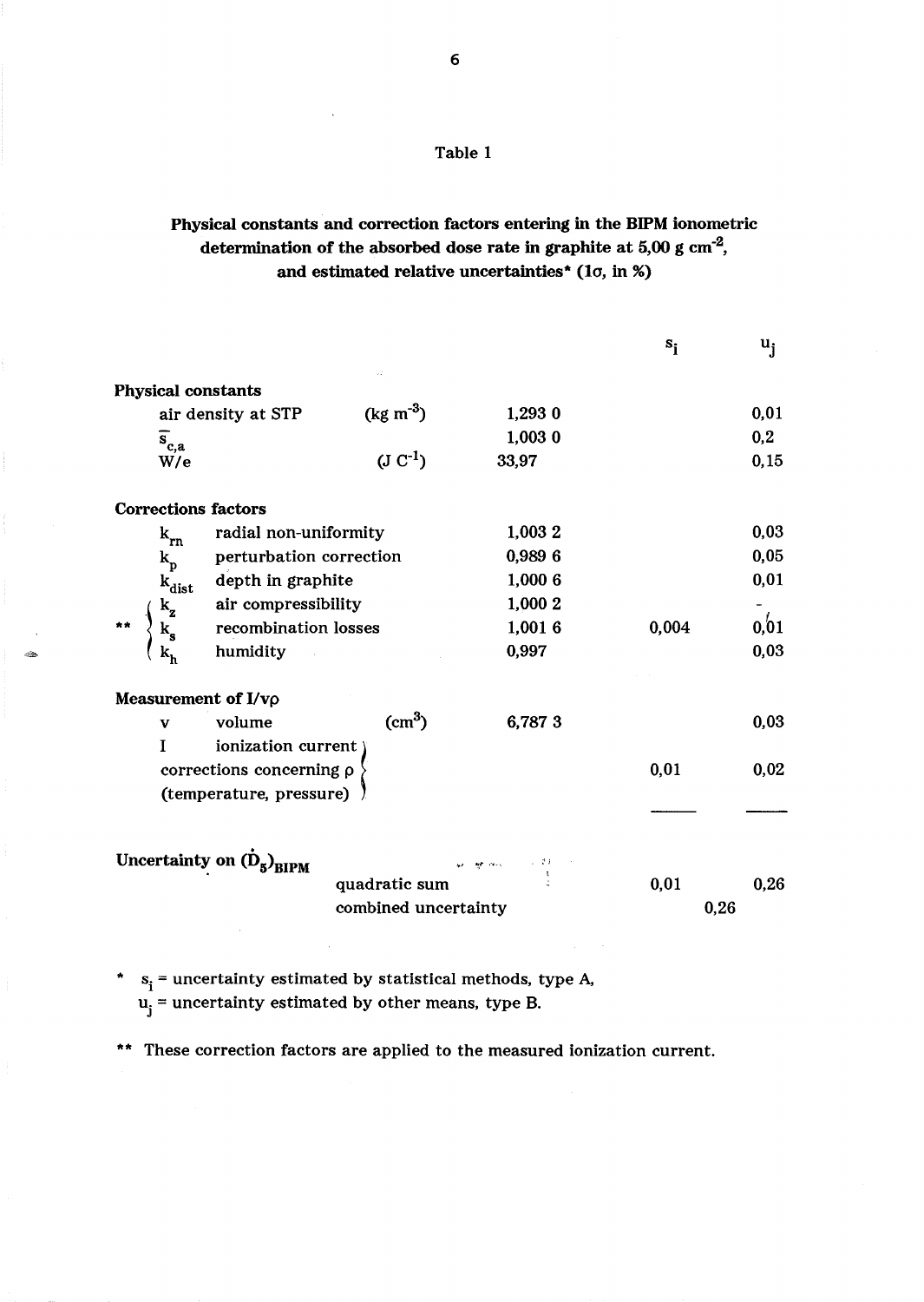# Characteristics of the IRA graphite calorimeter

| ٠<br>۰. |
|---------|
|---------|

| diameter         | (mm)                  | 16,00   |
|------------------|-----------------------|---------|
| length           | (mm)                  | 3,00    |
| mass             | (g)                   | 1,086 2 |
| graphite density | $(g \text{ cm}^{-3})$ | 1,82    |

## Gap widths

| gap 1          | (mm)       | 0,5                             |
|----------------|------------|---------------------------------|
| gap 2          | (mm)       | 0,5                             |
| gap 3          | (mm)       | 1,0                             |
| gap 4 (in air) | (mm)<br>÷. | $\approx 0.1$<br>$\overline{1}$ |

# Depth from the surface of the entrance window

| 0,92 |
|------|
|      |

### Phantom

-

ŧ

| diameter         | (mm)                  | 280            |
|------------------|-----------------------|----------------|
| length           | (mm)                  | $\approx 125$  |
| graphite density | $(g \text{ cm}^{-3})$ | $\approx$ 1.82 |

 $\frac{19}{3} \frac{1}{3} \frac{1}{3} \frac{1}{3} \frac{1}{3} \frac{1}{3} \frac{1}{3} \frac{1}{3} \frac{1}{3} \frac{1}{3} \frac{1}{3} \frac{1}{3} \frac{1}{3} \frac{1}{3} \frac{1}{3} \frac{1}{3} \frac{1}{3} \frac{1}{3} \frac{1}{3} \frac{1}{3} \frac{1}{3} \frac{1}{3} \frac{1}{3} \frac{1}{3} \frac{1}{3} \frac{1}{3} \frac{1}{3} \frac{1}{3} \frac{1}{3} \frac{1}{3} \frac{1}{3} \frac$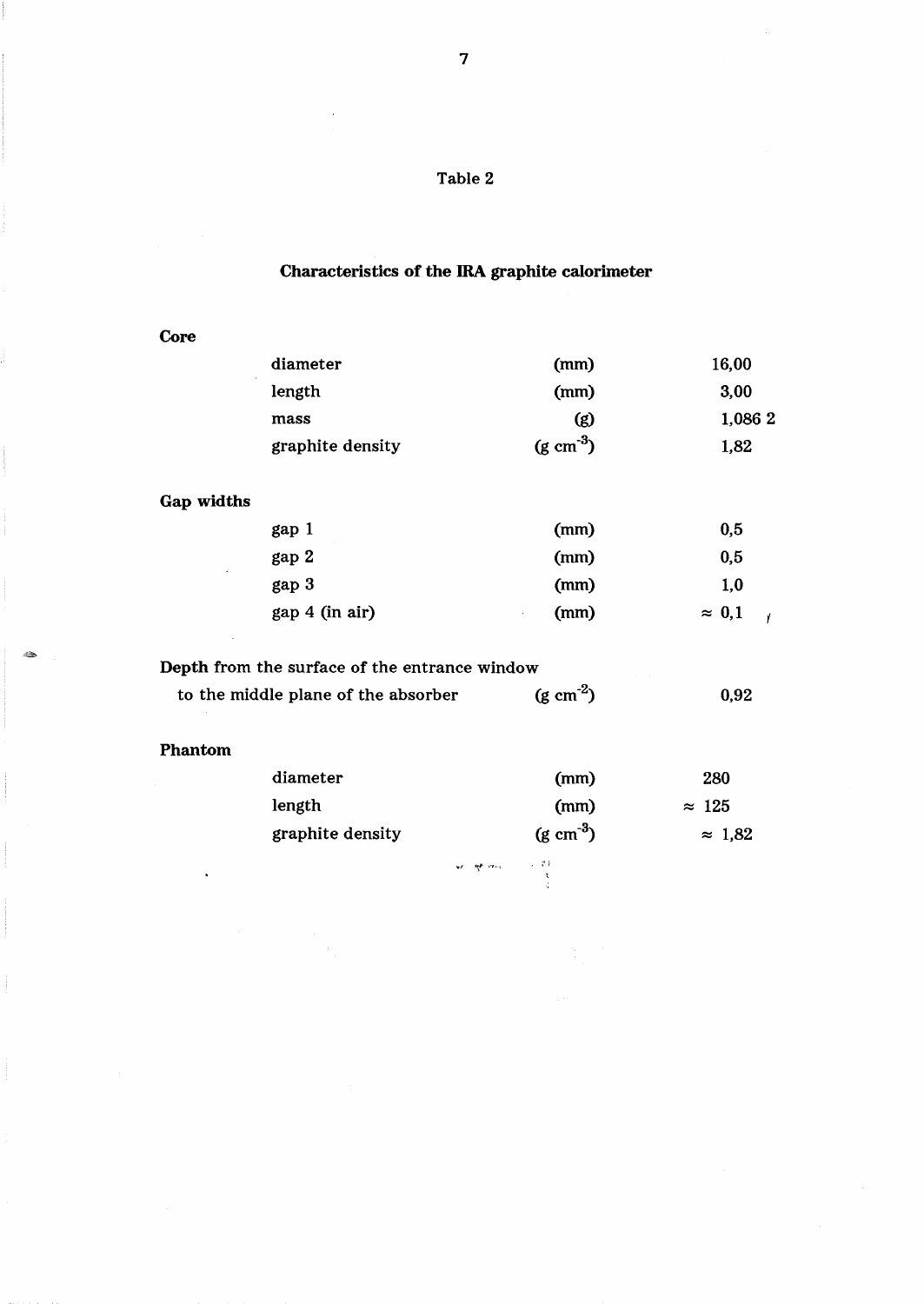### Table 3

Quantities, correction factors and estimated relative uncertainties (10, in %) in IRA calorimetric measurement of the absorbed dose rate in graphite,  $\dot{\mathbf{D}}_{\rm cal}$ 

|                                |                                                 |                        | $s$ <sub>i</sub> | $u_i$ |
|--------------------------------|-------------------------------------------------|------------------------|------------------|-------|
|                                | <b>Measured quantity</b>                        |                        |                  |       |
| $\Delta \rm{V}$                | variation of the potential at the bridge output |                        | 0,07             |       |
|                                | during an irradiation run                       |                        |                  |       |
| $S_{\rm D}$                    | sensitivity of the bridge                       |                        | 0,01             | 0,22  |
| $\mathbf{\Delta}_{\mathbf{t}}$ | duration of irradiation                         |                        | 0,07             | 0,01  |
|                                |                                                 |                        |                  |       |
|                                | <b>Correction factors</b>                       |                        |                  |       |
|                                | impurities                                      | 1,000 0                |                  | 0,20  |
|                                | heat loss (temperature gradients)               | 1,000 0                |                  | 0,01  |
|                                | heat defect                                     | 1,000 0                |                  | 0, 10 |
|                                | electrical power loss in leads                  | 1,000 0                |                  | 0,01  |
|                                | depth of point of measurement                   | 1,000 0                |                  | 0, 10 |
| $\mathbf{k}_{\rm gap}$         | vacuum and air gaps                             | 1,002 0 to 1,007 2*    | Ť                | 0,08  |
|                                | homogeneity of graphite                         | 1,000 0                |                  | 0,01  |
|                                | entrance foil attenuation                       | 1,000 0                |                  | 0,01  |
| $\mathbf{k_{bs}}$              | lack of graphite thickness                      | 1,0010                 |                  | 0,01  |
|                                | behind the reference plane                      |                        |                  |       |
|                                | diameter of the phantom                         | 1,000 0                |                  | 0,01  |
| $\mathbf{k_{an}}$              | axial non-uniformity                            | 1,000 0                |                  | 0,01  |
| $k_{rn}$                       | radial non-uniformity (in the BIPM beam)        | 1,000 2 to 1,001 $2^*$ |                  | 0,01  |
|                                | W. W. May<br>Uncertainty on D <sub>cal</sub>    | 小学科<br>$\frac{1}{2}$   |                  |       |
|                                | quadratic sum                                   |                        | 0,10             | 0,34  |
|                                | combined uncertainty                            |                        | 0,35             |       |
|                                |                                                 |                        |                  |       |

\* See details in Table 4.

&

8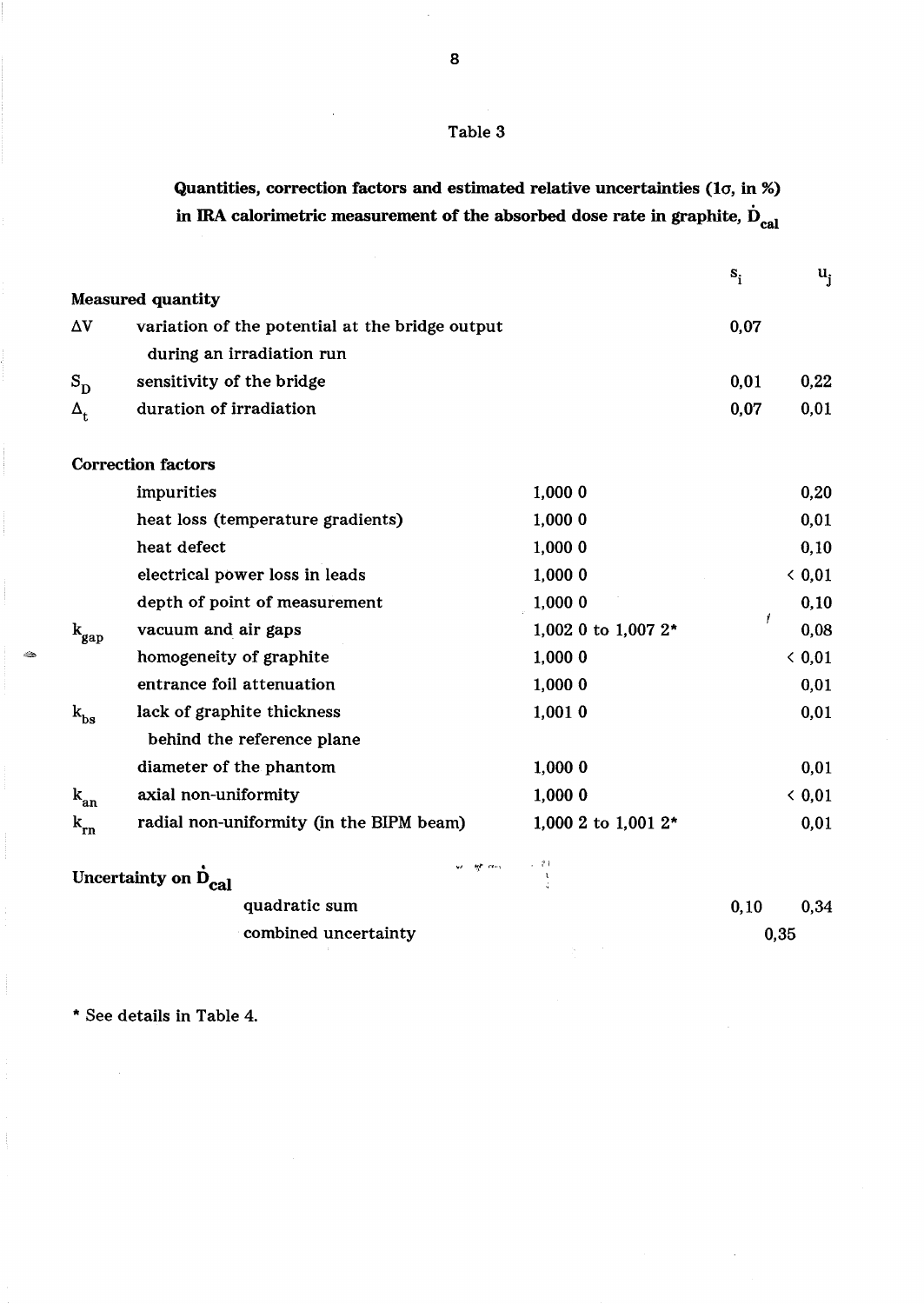~

Ġ

## Absorbed dose rate measurement with the IRA graphite calorimeter

| Depth              | Date       | Correction<br>factors |                 | Nb. of<br>runs | ***<br>$D_{cal}$ | $\mathbf{k_{dec}}$ | $k_a$       | $(D_d)_{\text{IRA}}$<br>on 1989-01-01 | $\sigma$ |                       |
|--------------------|------------|-----------------------|-----------------|----------------|------------------|--------------------|-------------|---------------------------------------|----------|-----------------------|
| $(g \text{ cm}^2)$ |            | $k_{rn}$              | **<br>$k_{gap}$ |                | $(mGy s-1)$      |                    |             | $(mGy s-1)$                           | (%)      |                       |
| 3,03               | 1989-11-23 | 1,000 2               | 1,002 0         | 18             | 11,637           | 1,1247             | 1,0070      | 13,180                                | 0,29     |                       |
| 5,00               | 1989-11-22 | 1,000 2               | 1,003 2         | 25             | 11,035           | 1,124 3            | 1,0069      | 12,492                                | 0,42     |                       |
| 5,00               | 1989-11-28 | 1,000 2               | 1,003 2         | 18             | 10,997           | 1,1267             | $1,007$ $0$ | 12,476                                | 0,15     |                       |
| 5,00               | 1989-11-30 | 1,000 2               | 1,003 2         | 10             | 10,997           | 1,127 5            | 1,007 0     | 12,486                                | 0,15     | $\boldsymbol{\omega}$ |
| 8,03               | 1989-11-24 | 1,000 4               | 1,0047          | 18             | 9,988            | 1,1251             | 1,0068      | 11,314                                | 0,15     |                       |
| 10,00              | 1989-11-27 | 1,000 6               | 1,0054          | 18             | 9,297            | 1,126 3            | 1,0068      | 10,542                                | 0,14     |                       |
| 16,03              | 1989-11-29 | 1,001 2               | 1,007 2         | 19             | 7,264            | 1,127 1            | 1,006 6     | 8,241                                 | 0,23     |                       |

\* Taken from [6].

 $\star \star$ 

\*\* Taken from [8].<br>\*\*\* The D<sub>cal</sub> values are referred to the day of measurement at 12 h UT.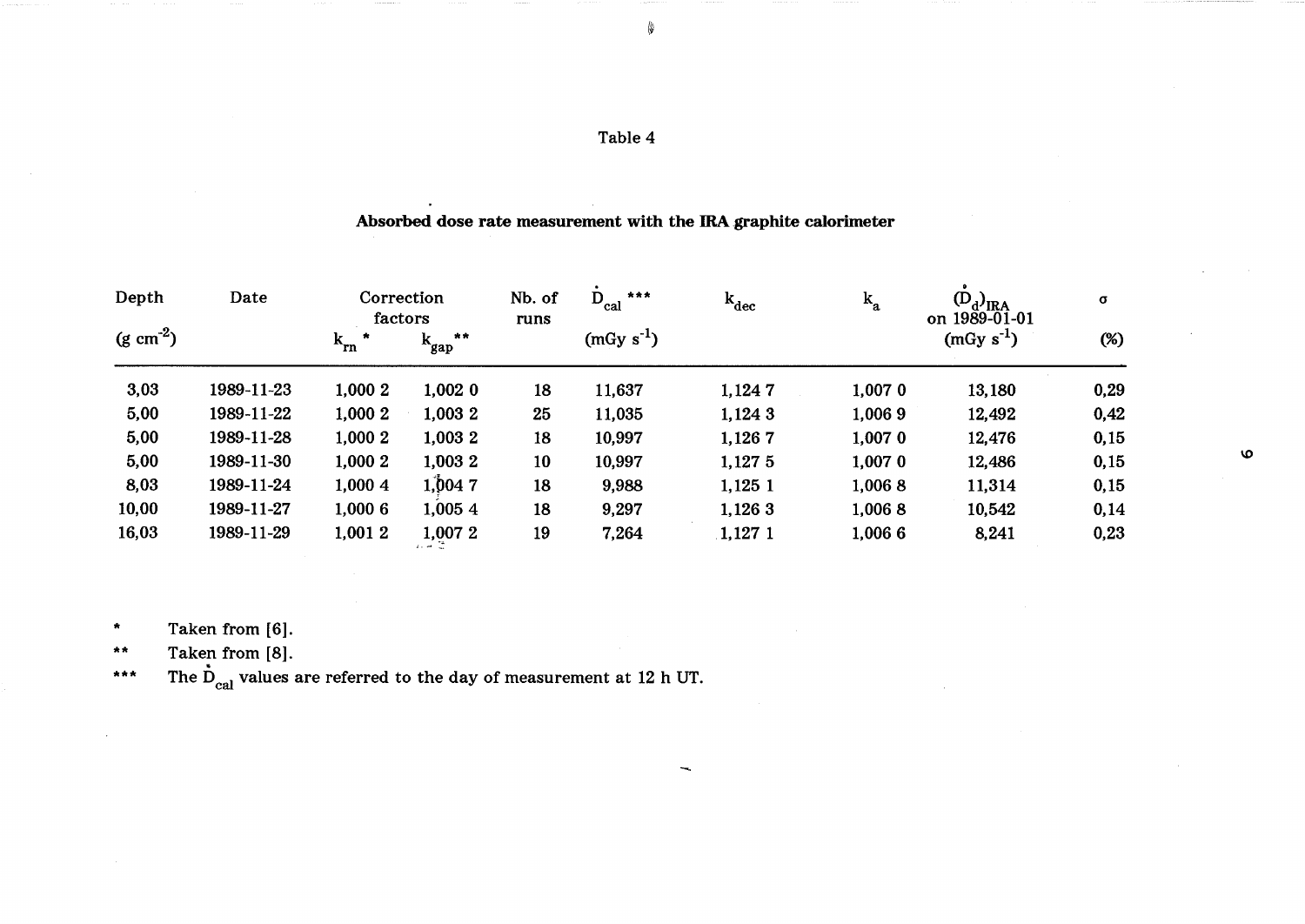| Table 5 |  |
|---------|--|
|---------|--|

~

Ĝ

## Comparison of IRA and BIPM absorbed dose rates to graphite versus depth in graphite

| Depth d<br>$(g cm-2)$ | $(D_d/D_5)_{\text{BIPM}}$ | $(D_d)_{BIPM}$<br>$(mGy s-1)$ | $(D_d)_{\text{IRA}}$<br>$(mGy s-1)$ |         | $R_{d}$                |                |
|-----------------------|---------------------------|-------------------------------|-------------------------------------|---------|------------------------|----------------|
| 3,03                  | 1,056 0                   | 13,201                        | 13,180                              | 0,999 5 | 0,9979                 |                |
| 5,00                  | 1,0000                    | 12,500                        | 12,492                              | 0,9990  | 0,9984                 |                |
| 5,00                  | 1,0000                    | 12,500                        | 12,476                              | 0,9990  | 0,997 1<br>$0,9976$ ** |                |
| 5,00                  | 1,000 0                   | 12,500                        | 12,486                              | 0,9990  | 0,9979                 | $\overline{C}$ |
| 8,03                  | 0,9046                    | $+11,308$                     | 11,314                              | 0,998 1 | 0,9986                 |                |
| 10,02                 | 0,8400                    | 10,501                        | 10,542                              | 0,996 3 | 1,000 2                |                |
| 16,03                 | 0,6539                    | 3.174                         | 8,241                               | 0,9929  | 1,0010                 |                |

\* The  $\dot{\text{D}}_{\text{d}})_{\text{BIPM}}$  and  $\dot{\text{D}}_{\text{d}})_{\text{IRA}}$  values are referred to 1989-01-01, 0 h UT.

\*\* Weighted mean.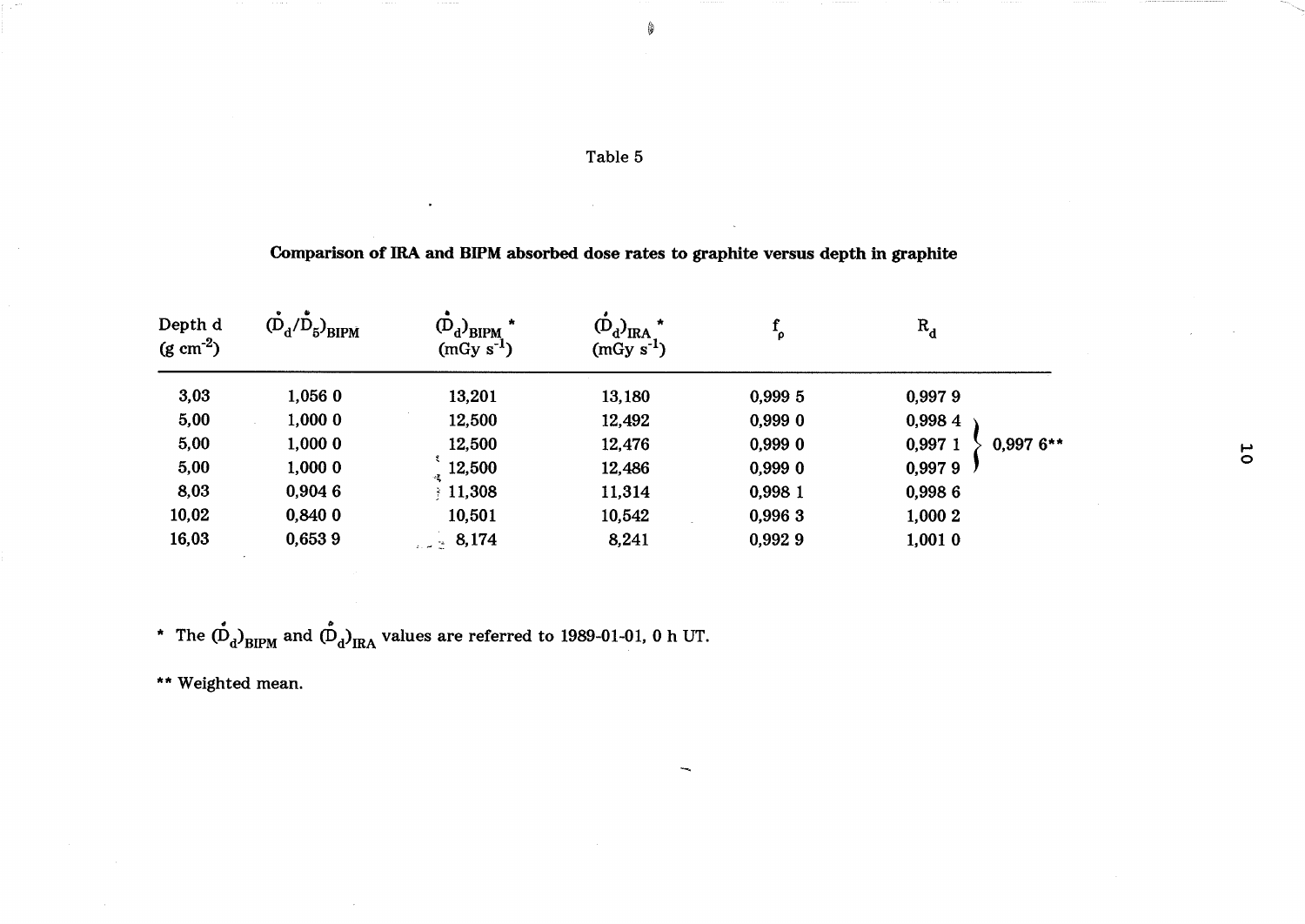# Table 6

# Estimated relative uncertainties on R<sub>d</sub> =  $\ddot{\text{(D)}}_{\text{d}}\text{J}_\text{IRA}/\text{(D)}_{\text{d}}\text{J}_\text{BIPM}$  at depth d (la, in %)

|                                                                        | $\mathbf{s}_{\mathbf{i}}$ | u,               |
|------------------------------------------------------------------------|---------------------------|------------------|
| Determination of $(D_d)_{RIPM}$                                        |                           |                  |
| ionometric measurement of absorbed dose rate                           |                           |                  |
| in graphite, at 5,00 g $cm-2$ (see Table 1)                            | 0,01                      | 0.26             |
| interpolation on BIPM depth dose curve, $(\dot{D}_d/\dot{D}_5)_{RIPM}$ |                           | $0,02$ to $0,05$ |
| Determination of $(D_d)_{\text{IRA}}$                                  |                           |                  |
| calorimetric measurement of absorbed dose rate                         |                           |                  |
| in graphite, $\dot{D}_{cal}$ (see Table 3)                             | 0, 10                     | 0,34             |
| <b>Comparison conditions</b>                                           |                           |                  |
| factor $f_{o}$ due to the difference in densities of IRA               |                           |                  |
| and BIPM graphite discs                                                |                           | 0,05             |
| measurement of distance from source to detectors                       |                           | 0,03             |
| <b>Comparison result</b>                                               |                           |                  |
| $R_{d} = (\dot{D}_{d})_{\text{IPA}} / (\dot{D}_{d})_{\text{RIPM}}$     |                           |                  |
| म∕ अन्य अमेर क्<br>उ<br>quadratic sum                                  | 0, 10                     | 0.43             |
| combined uncertainty                                                   |                           | 0.45             |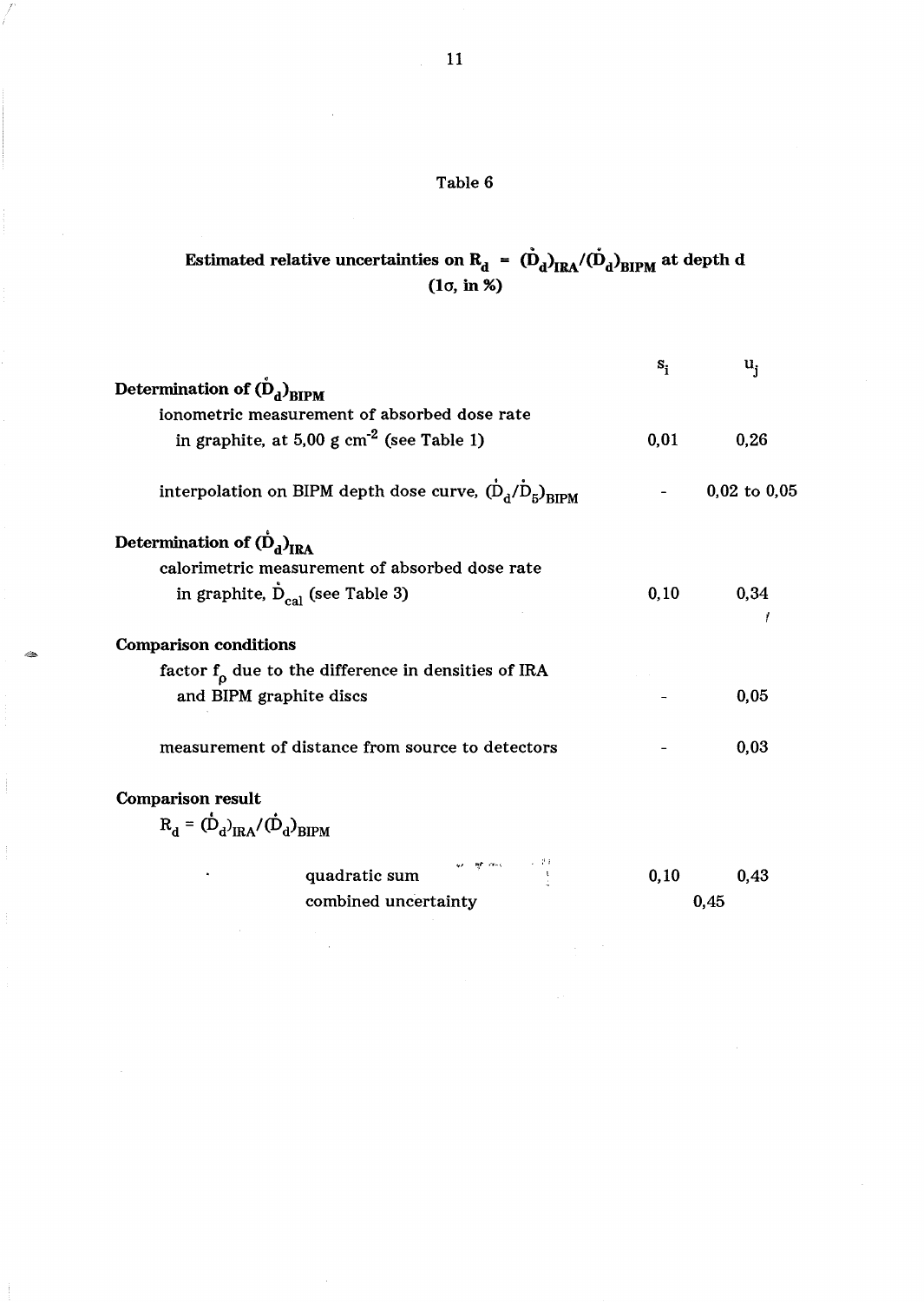



| Laboratory:                      | $\bullet$ IRA  | and the company of the first state of the<br>O RIVM | $\Diamond$ NIST | $- - -$ BIPM   |  |
|----------------------------------|----------------|-----------------------------------------------------|-----------------|----------------|--|
| $\rho_c$ (g cm <sup>-3</sup> ) : | $\approx$ 1.82 | $\approx$ 1,85                                      | 1,64 to $1,70$  | 1,74 to $1,80$ |  |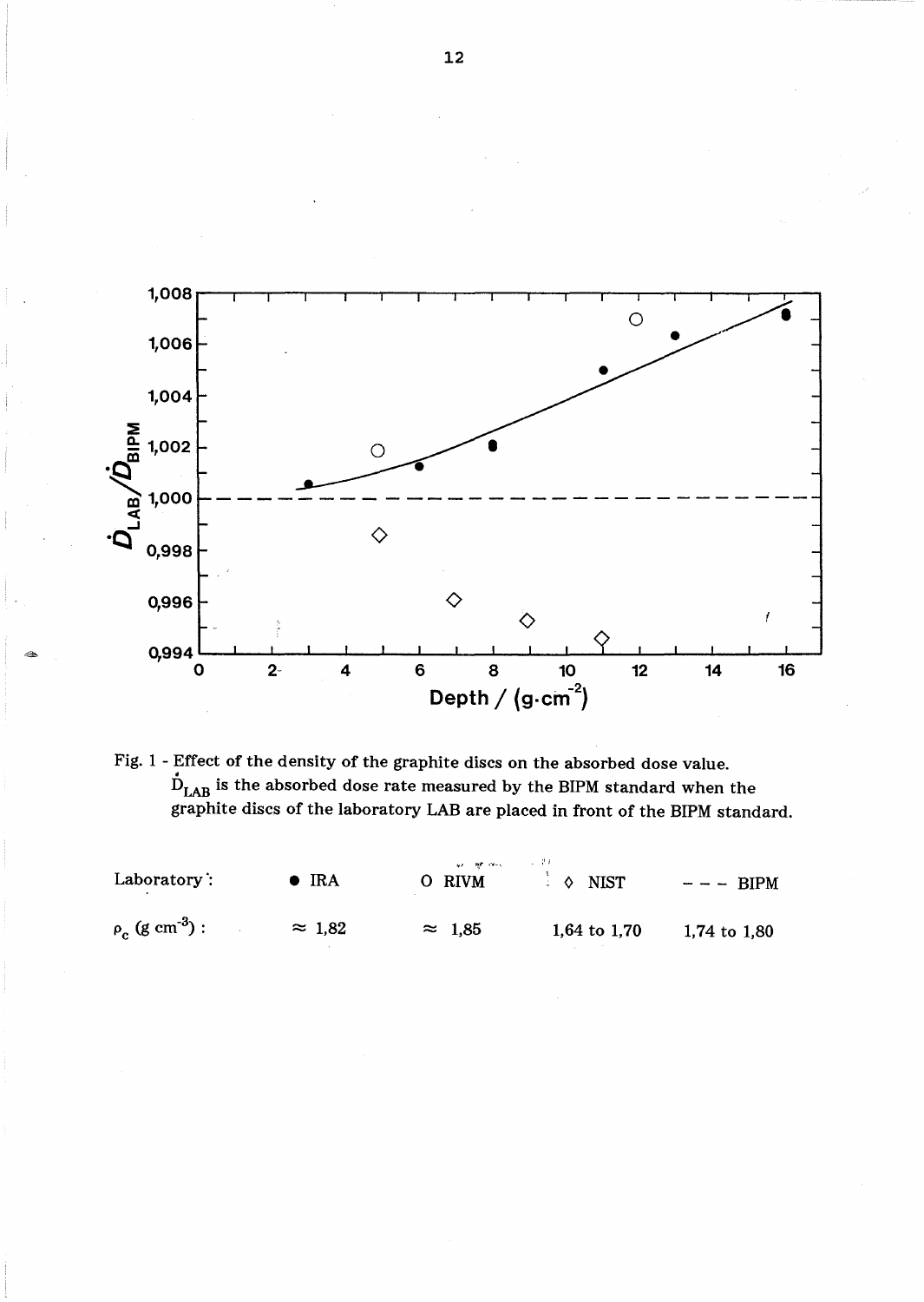

Fig. 2 - Comparisons of absorbed dose to graphite performed at BIPM. Ratio of the absorbed dose rate to graphite  $\dot{\text{D}}_\text{LAR}$  and  $\dot{\text{D}}_\text{RIPM}$  measured with the calorimeters of the national laboratories and with the BIPM ionometric standard, respectively.

-

| Symbol       | <u>n</u> |                     | $\bullet\qquad\blacktriangle\qquad\vartriangle\qquad\triangledown\qquad\blacktriangledown\qquad\; \mathbin{\star}\qquad$ |           |           |                          |
|--------------|----------|---------------------|--------------------------------------------------------------------------------------------------------------------------|-----------|-----------|--------------------------|
| Laboratory   |          |                     | NIST LMRI PTB ~RIVM OMH NPL                                                                                              |           | $\rm IRA$ | <b>BIPM</b>              |
| Date         |          | 1977 1977 1977 1979 |                                                                                                                          | 1986 1987 | 1989      | <b>Contract Contract</b> |
| $\sigma$ (%) | 0,07     |                     | $0,17$ $0,35$ $0,11$ $0,35$ $0,18$                                                                                       |           | 0,35      | 0,26                     |